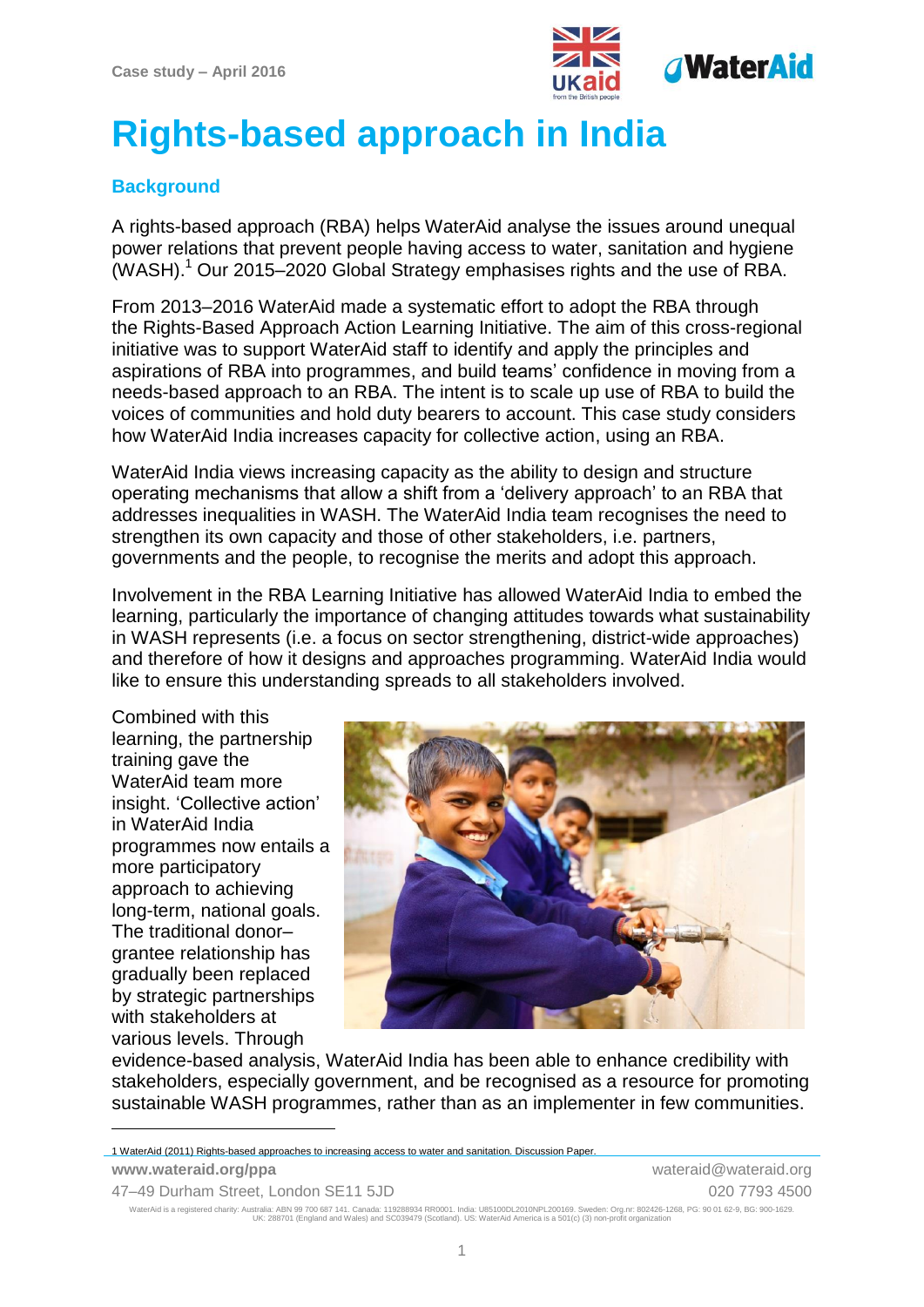

### **National-level context**

WaterAid India has experimented with strategic interventions to further sustainable WASH through an RBA. The key achievement has been the establishment of the need for this shift, and the resulting visible commitment to an RBA in organisational priorities, partnerships, strategies, and capabilities. WaterAid India recognises that the process is complex and needs time before any claims can be made of a robust model for an RBA to sustainable WASH.

WaterAid India has invested heavily in building partner capacities to adopt an RBA, and partners have progressed on many fronts. WaterAid India knows the areas of focus for future capacity building efforts which are of priority to civil society actors, and will support them to function more effectively.

With this remit in mind. WaterAid India is committed to empowering partners to:

- Deal more effectively with specific challenges in their regions. This will require more in-depth analysis of local situations, to identify and understand the specific challenges faced by communities, and presenting solutions through successful models for district governments to adopt and upscale.
- Promote improved hygiene behaviour more effectively. Although there is agreement about its importance, not much headway has been made on models that work at scale. The Government is taking steps to address this gap, and will work in collaboration to translate goals for improved hygiene into sustained practice in communities.

Feedback from partners shows that work on thematic issues like the upscaling of Menstrual Hygiene Management (MHM) and designs for disability have worked well. These are effective demonstration models with tangible results. Strategies that have a good mix of common agendas with the Government and a few thematic focus areas have been successful to ensure the needs of the vulnerable and most marginalised are addressed.

#### **RBA for people with disabilities**

In 2010, concerted efforts were made to identify people with disabilities in the communities WaterAid India worked in. However, the Government programmes WaterAid India aligned with did not have a provision for toilets appropriate for people with disabilities. WaterAid India motivated people with disabilities to design their own toilets, incorporating the modifications into the standard model to give them better access – e.g. changing the door, adding a place to rest, adding something to hold on to, etc. There was no formal training for this, and staff reassured households that learning by mistakes was useful.

By trial and error several models emerged, and, in 2013, it became clear that these models needed to be institutionalised and scaled up. It was found to be crucial to compare models by cost and design, and that materials to raise awareness and advocate for the rights of people with disabilities were needed.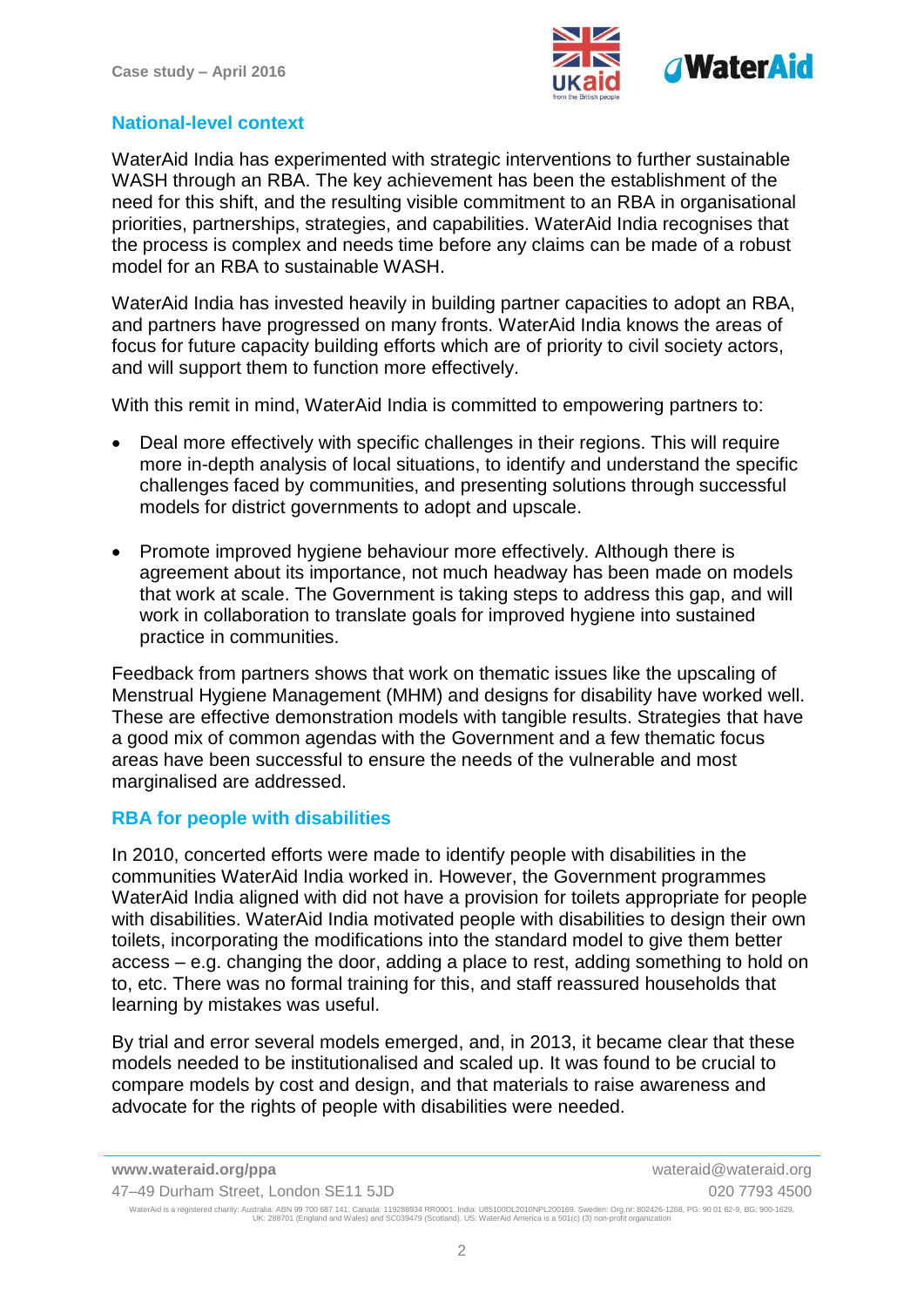

The WaterAid India team in Jharkhand relentlessly pursued dialogues with the Government to include a special focus on people with disabilities in the Government's Nirmal Bharat Abhiyaan – or Community Led Total Sanitation (CLTS) – approach. They requested that the Government released subsidies for toilets on condition that families who had people with disabilities in their home adopted the 'disabled-friendly toilet model'.

WaterAid India also activated and strengthened the District Disability Forum (Jharkhand Vikalangya Manch or JVM). A series of two-day workshops were held, on the importance of WASH in disability, what constitutes addressing special needs for people with disabilities, and how to advocate for the rights of people with disabilities. The JVM was encouraged to follow up on issues with the Government and submit a memorandum to the District Collector. A booklet about WASH and disability was also designed.

WaterAid India then organised a state-level workshop with technical support from Water Engineering and Development Centre (WEDC), enabling engineers and sanitation coordinators to interact on a common platform. The Secretary of the Ministry took key decisions, including technical options as an annex to Government guidelines, and sanctioned an additional 3,000–5,000 Indian Rupees (approx. £31.50) for families with members with disabilities. The technical modifications were estimated to increase the cost of construction by only 8–12%, but it was important that the additional funds be released with the toilet subsidy, to allow special features to be incorporated.

WaterAid India presented the design options for people with disabilities to the central Government, but unfortunately no additional resources were available and they were directed back to state level. WaterAid India continued its dialogue and succeeded in bringing about the realisation that disability is an issue that needs to be addressed within central Government programmes and policies.

The Government approached WaterAid India to develop a manual for disability-friendly sanitation solutions, which was launched in November 2015 and is featured on the Government's website. WaterAid India has since been requested to help develop guidelines with other states.

## **Spotlight: Community action solves incomplete toilet problem**

The village of Bori (within the village council or 'Panchayat' of Budni) in the district of Sehore was declared 'Nirmal Gram' or open defecation-free (ODF) in 2012–13. It had been struggling to attain ODF status, largely because of 42 incomplete toilets in the village. The community had lodged complaints through various avenues about the lack of sanitation, with little success. When WaterAid India started working with the community, they heard about the issue. Rather than WaterAid stepping in and completing them, they and the community decided the best approach was to raise further awareness in the community about the importance of completing the toilets, for improved sanitation.

**www.wateraid.org/ppa** wateraid@wateraid.org 47–49 Durham Street, London SE11 5JD 020 7793 4500 WaterAid is a registered charity: Australia: ABN 99 700 687 141. Canada: 119288934 RR0001. India: U85100DL2010NPL200169. Sweden: Org.nr: 802426-1268, PG: 90 01 62-9, BG: 900-1629.<br>UK: 288701 (England and Wales) and SC0394